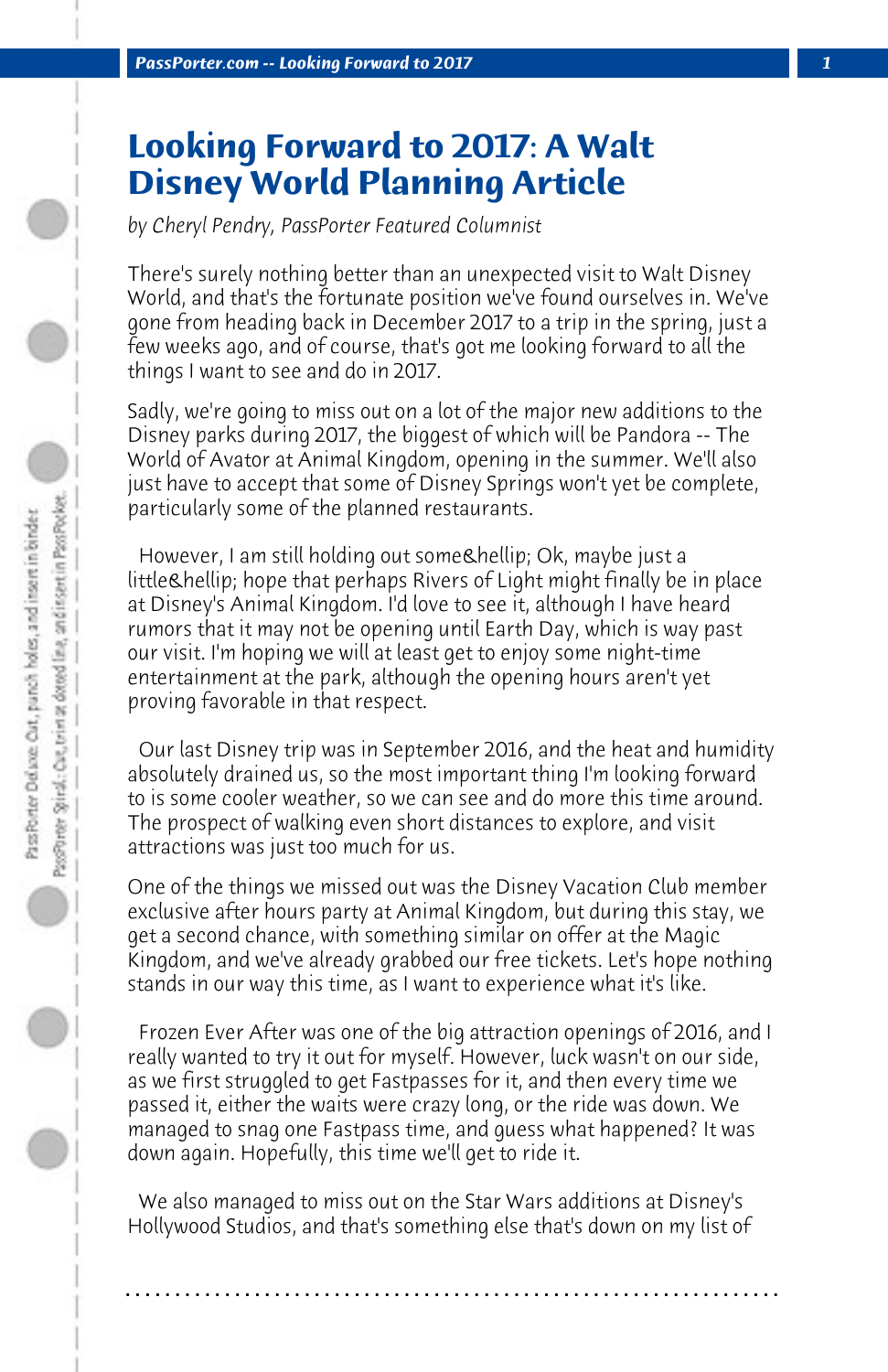things to experience.

 We'll be staying at the Wilderness Lodge, or should I say the newly named Boulder Ridge Villas at Disney's Wilderness Lodge, as the Disney Vacation Club villas there are now known. The resort is currently undergoing a massive expansion, as more villas, and waterfront cabins, are added, and although I appreciate it will [be a bit like a building site, I](http://www.passporterboards.com/forums/index.php) [can](http://www.passporterboards.com/forums/index.php)'[t wa](http://www.passporterboards.com/forums/index.php)it to see how work is progressing there.

 We'll also be returning to Old Key West, and the BoardWalk Villas, both of which we've stayed in before, but many years ago. In fact, it was so many years ago, I barely remember what the rooms looked like now, except I remember how huge they were at Old Key West! I know both resorts have many fans, but they're not amongst our favorite, so I'm looking forward to finding a bit more love for them both.

 Dining is one of our favorite past-times at Disney, and recently a lot of their expansions have focused on this. Tiffin's is on the list for this trip, and at least one of the new arrivals at Disney Springs, although I'm holding fire on making a final decision, as I really want to try Paddlefish (formerly Fulton's Crab House), and I'm not sure if it will be open by the time we visit.

 After reading someone's trip report on the PassPorter message board forums, when they went up on the Characters in Flight balloon after dark, I immediately realized this was something we hadn't done yet. The photos from high above Disney Springs at night were just beautiful, and our plans no[w include this, provided the wind doesn](http://www.passporter.com/articles/cheryl-pendry-featured-columnist.asp)'[t inte](http://www.passporter.com/articles/cheryl-pendry-featured-columnist.asp)rfere of course.

 It may sound as if we have a lot planned that are either new to us, and that's true, and equally we have restaurants on our list that we haven't eaten at in many years, but in truth, the thing I'm most looking forward to in this Disney trip is exactly the same as all the others. It's about going back to a familiar place that we know and love, and enjoying the attractions, resorts, and restaurants, but at the same time, trying out new things, all in that wonderful cozy Disney bubble. That's what keeps us coming back year after year after year...

*About The Author: Cheryl and husband Mark live in England and love to travel, particularly to America. They are in the process of visiting every Disney theme park around the world, having already been to Disneyland Resort Paris, Hong Kong Disneyland and both American Disney resorts. They are now planning for their trip to Japan in the spring to visit the Tokyo Disney Resort.* Click here to view more of Cheryl's articles!

**. . . . . . . . . . . . . . . . . . . . . . . . . . . . . . . . . . . . . . . . . . . . . . . . . . . . . . . . . . . . . . . . . .**

 $\circ$